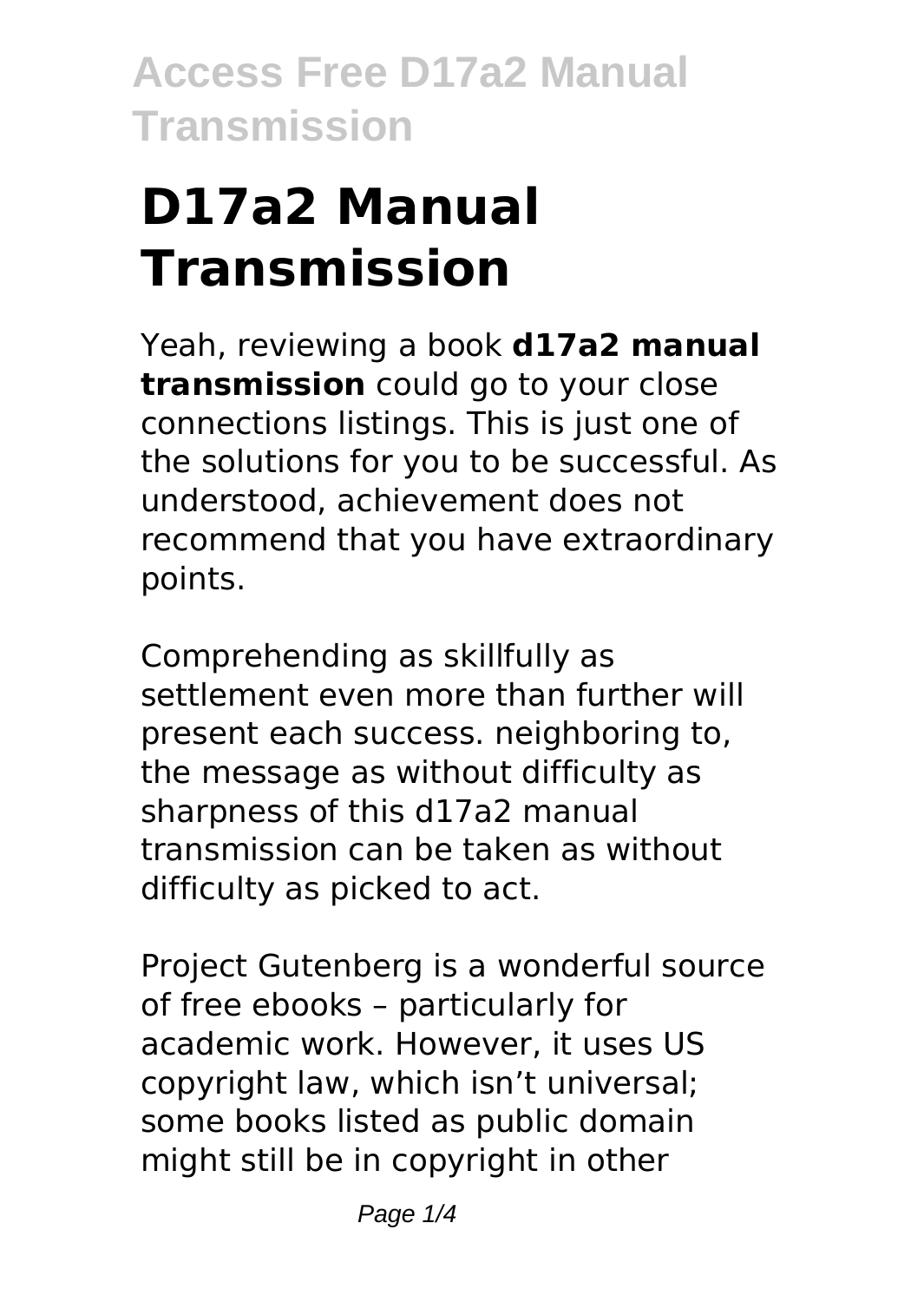countries. RightsDirect explains the situation in more detail.

### **D17a2 Manual Transmission**

The Honda D series inline-four cylinder engine is used in a variety of compact models, most commonly the Honda Civic, CRX, Logo, Stream, and firstgeneration Integra.Engine displacement ranges between 1.2 and 1.7 liters. The D Series engine is either SOHC or DOHC, and might include VTEC variable valve timing. Power ranges from 66 PS (49 kW) in the Logo to 130 PS (96 kW) in the Civic Si.

#### **Honda D engine - Wikipedia**

2006-2011 Honda Civic Si Vtec K20Z3 Engine 6 Speed Manual Transmission k20a 4.5 out of 5 stars (9) 9 product ratings - 2006-2011 Honda Civic Si Vtec K20Z3 Engine 6 Speed Manual Transmission k20a

### **Complete Engines for Honda Civic for sale | eBay**

Page 2/4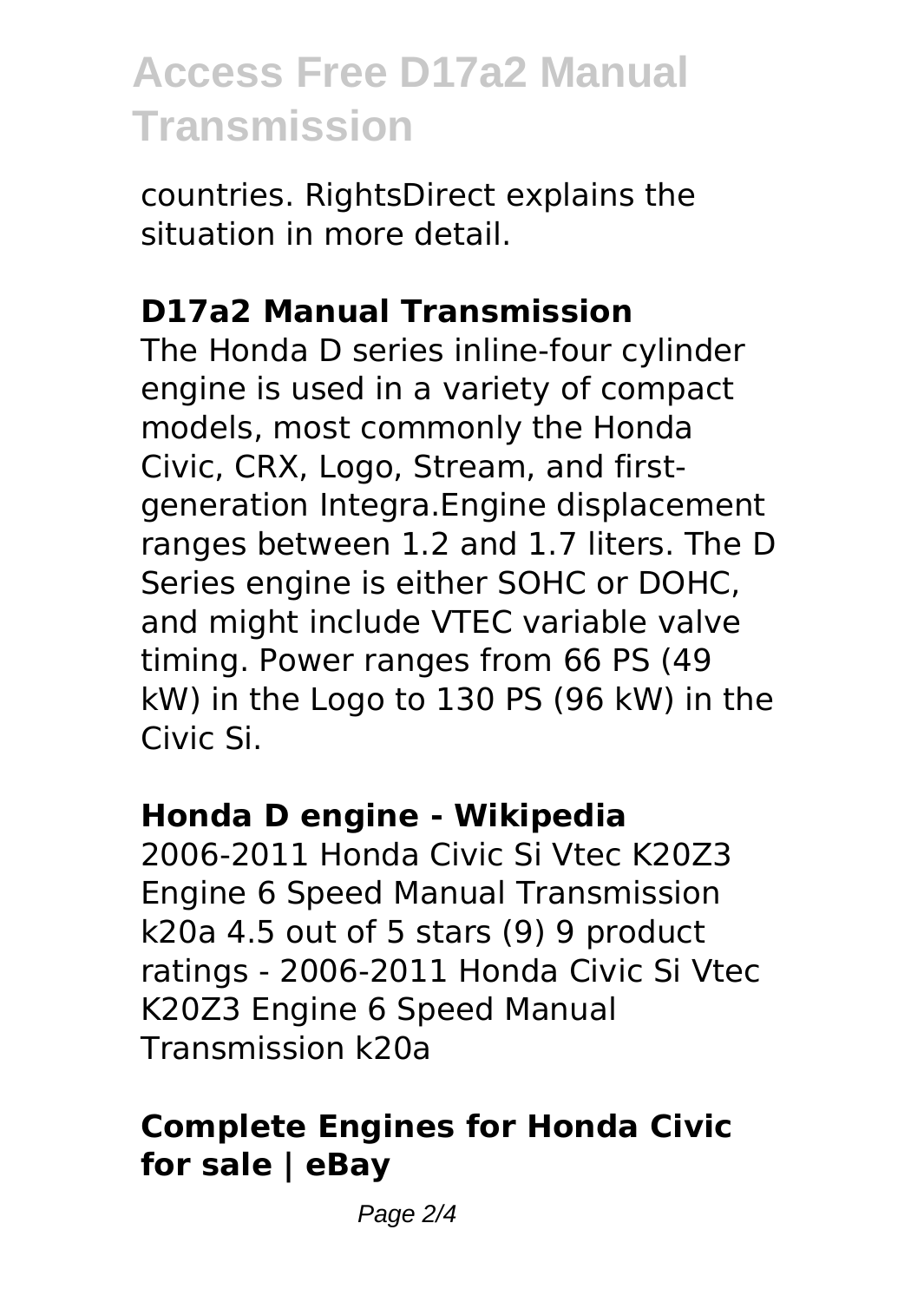Newly Added. 94 97 MITSUBISHI 3000GT VR4 MANUAL 6SPD AWD TRANSMISSION JDM 6G72 W5MG1-0-GNCR \$ 05 06 MITSUBISHI OUTLANDER 2.4L 4CYL ENGINE AWD AUTO TRANSMISSION 4G69 KX8558 \$ 05 06 MITSUBISHI OUTLANDER 2.4L 4CYL ENGINE ONLY 4G69 KX8558 \$ 799.00; Quality Tested. Buy best performing JDM Engines. Genuine Products. Directly imported from Japan. Fast Shipping. Fastest doorstep delivery across USA ...

#### **JDM K24A 2.4L DOHC 4CYL I-VTEC ENGINE**

11th Generation Civic 2022+ Honda Civic Hatchback MPG Features LX Sport EX-L Sport Touring 6-Speed Manual Transmission (6MT) (City/Highway/Combined) 26/36/29 28/37/31 Continuously Variable Transmission (LL-CVT) (City/Highway/Combined) 30/38/33 29/37/32 31/39/35 30/37/33 Fuel (gal.) 12.39 12.39 12.39 12.39 Required Fuel Regular Unleaded Regular Unleaded